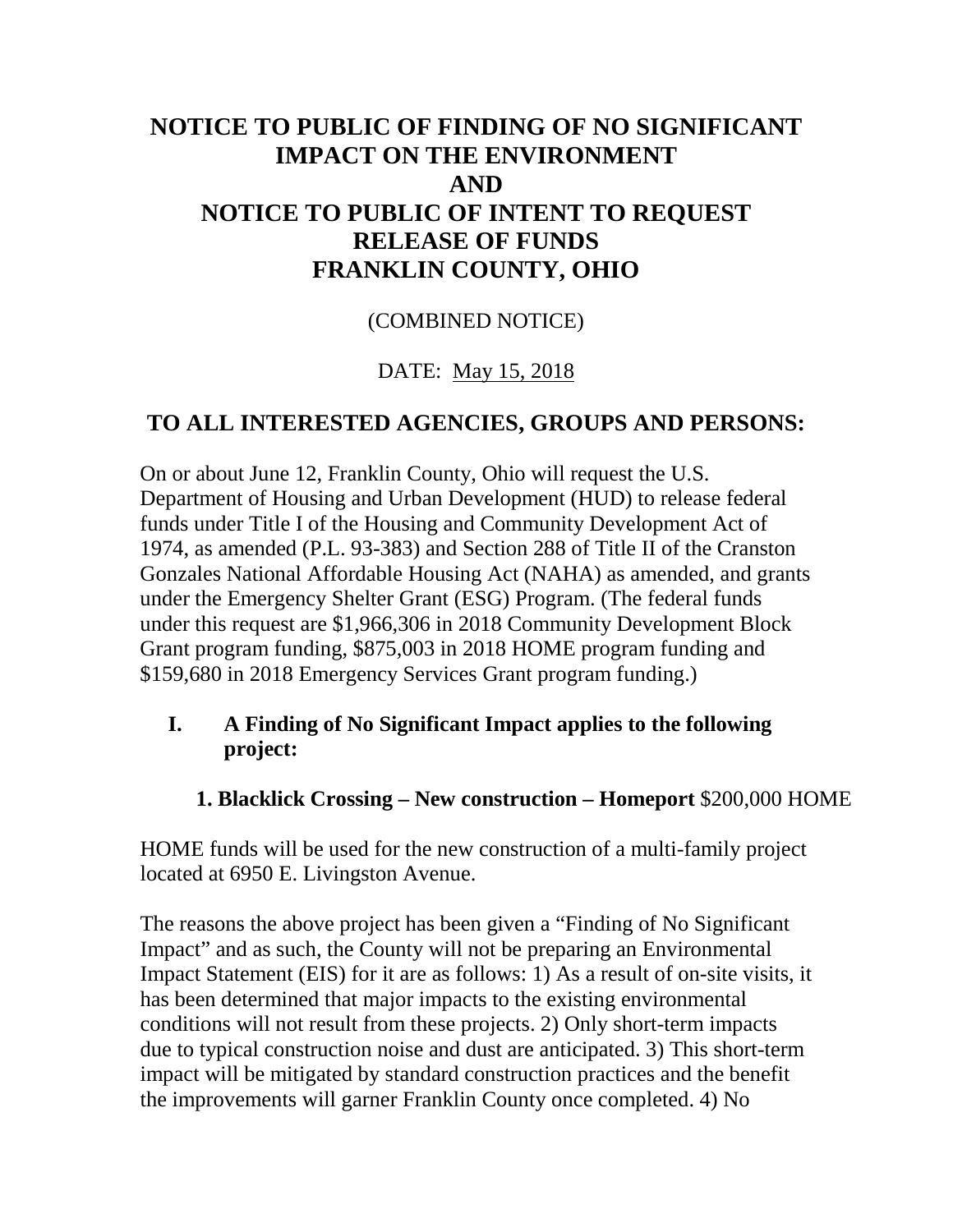reasonable alternatives exist to these proposed projects. "No action" on the projects would result in continued deterioration of community public facilities and infrastructure. Further, no action would reduce the county's ability to utilize its available resources to implement its Consolidated Plan.

The projects listed below do not include exempt projects that do not require environmental assessments and the projects listed below do not include projects that have already had environmental reviews conducted on them (typically during previous years) as those reviews are viewed as possessing a "continued relevance." (The County's 2018 letter of continued relevance citing those projects is available to the public by contacting the point of contact listed below.)

## **PROJECTS:**

**Each federally funded PY 2018 Program has completed an environmental review in PY 2016, deeming them to possess a "continued relevance." The County's 2018 letter of continued relevance citing those projects is available to the public by contacting the point of contact listed below.**

It has been determined that this request for release of funds will not constitute an action significantly affecting the quality of the human environment and, accordingly, Franklin County has decided not to prepare an Environmental Impact Statement (EIS) under the National Environmental Policy Act of 1996 (P.L. 91-190), as all projects are deemed exempt or categorically excluded from review. Please note that all activities where specific sites are to be determined (e.g., home repair) will be reviewed for standing environmental concerns, including a Section 106 and flood plain review prior to the undertaking of that activity. Environmental Review Records (ERRs) for the federally funded projects have been conducted by Franklin County, which documents the environmental review of the projects, and more fully sets forth the reasons why an EIS is not required.

## **PUBLIC COMMENTS ON FINDINGS**

The ERRs are on file and are available for public examination and copy upon request at: the Franklin County Department of Economic Development